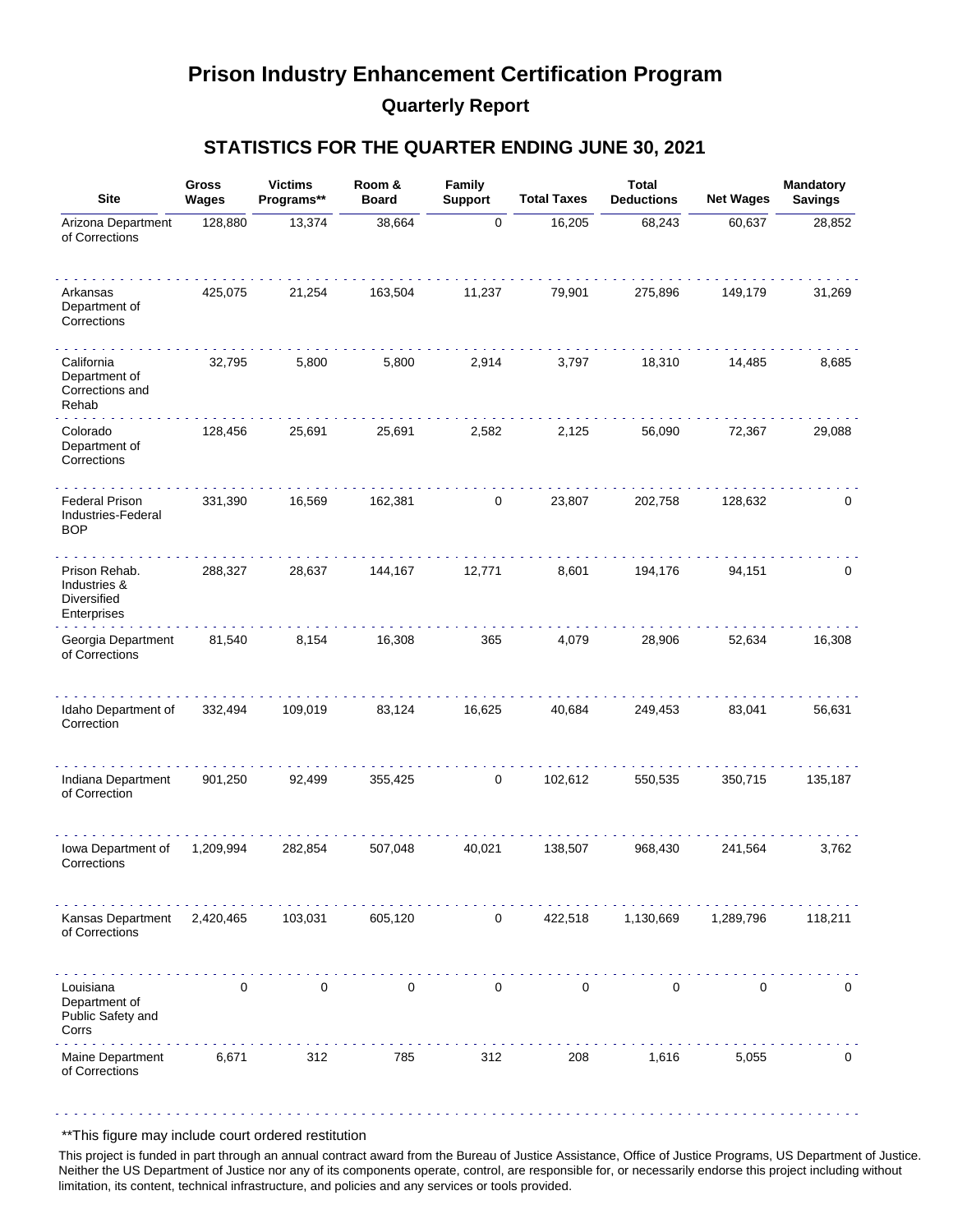## **Prison Industry Enhancement Certification Program Quarterly Report**

### **STATISTICS FOR THE QUARTER ENDING JUNE 30, 2021**

| <b>Site</b>                                                | <b>Gross</b><br>Wages | <b>Victims</b><br>Programs** | Room &<br><b>Board</b> | Family<br><b>Support</b> | <b>Total Taxes</b> | <b>Total</b><br><b>Deductions</b> | <b>Net Wages</b> | Mandatory<br><b>Savings</b> |
|------------------------------------------------------------|-----------------------|------------------------------|------------------------|--------------------------|--------------------|-----------------------------------|------------------|-----------------------------|
| Maryland Division of<br>Correction                         | 4,728                 | 594                          | 1,418                  | $\pmb{0}$                | 257                | 2,269                             | 2,459            | 0                           |
| Hennepin County<br><b>Adult Correctional</b><br>Facility   | $\mathbf{0}$          | 0                            | $\pmb{0}$              | 0                        | 0                  | 0                                 | 0                | 0                           |
| Minnesota<br>Department of<br>Corrections                  | 1,082,518             | 84,784                       | 591,330                | 113,326                  | 12,873             | 802,312                           | 280,206          | 29,817                      |
| Mississippi Prison<br><b>Industries Corp</b>               | 13,570                | 1,221                        | 3,257                  | 609                      | 0                  | 5,087                             | 8,483            | 0                           |
| Montana<br>Department of<br>Corrections                    | 6,684                 | 902                          | 2,655                  | 668                      | 668                | 4,894                             | 1,789            | 179                         |
| Nebraska<br>Department of<br>Correctional<br>Services      | 268,287               | 13,415                       | 46,809                 | 32,468                   | 44,167             | 136,859                           | 131,428          | 78,990                      |
| Nevada Department<br>of Corrections                        | 47,407                | 2,371                        | 13,985                 | 0                        | 0                  | 16,356                            | 31,051           | 0                           |
| New Hampshire,<br><b>Strafford County</b><br>Dept of Corrs | 90,140                | 4,507                        | 49,577                 | 0                        | 895                | 54,979                            | 35,161           | 18,028                      |
| North Carolina<br>Department of<br>Correction              | 22,441                | 908                          | 908                    | 0                        | 2,327              | 4,143                             | 18,298           | $\mathbf 0$                 |
| North Dakota Dept<br>of Corrs and<br>Rehabilitation        | 7,202                 | 360                          | 4,478                  | 137                      | 426                | 5,402                             | 1,801            | 450                         |
| Oklahoma<br>Department of<br>Corrections                   | 81,436                | 4,072                        | 32,125                 | 0                        | 13,114             | 49,311                            | 32,125           | 12,850                      |
| Oregon Corrections<br>Enterprises                          | 204,660               | 10,233                       | 145,245                | 3,676                    | 4,574              | 163,728                           | 40,932           | 0                           |
| South Carolina<br>Department of<br>Corrections             | 1,705,833             | 275,587                      | 336,190                | 76,998                   | 174,953            | 863,728                           | 842,105          | 170,583                     |

\*\*This figure may include court ordered restitution